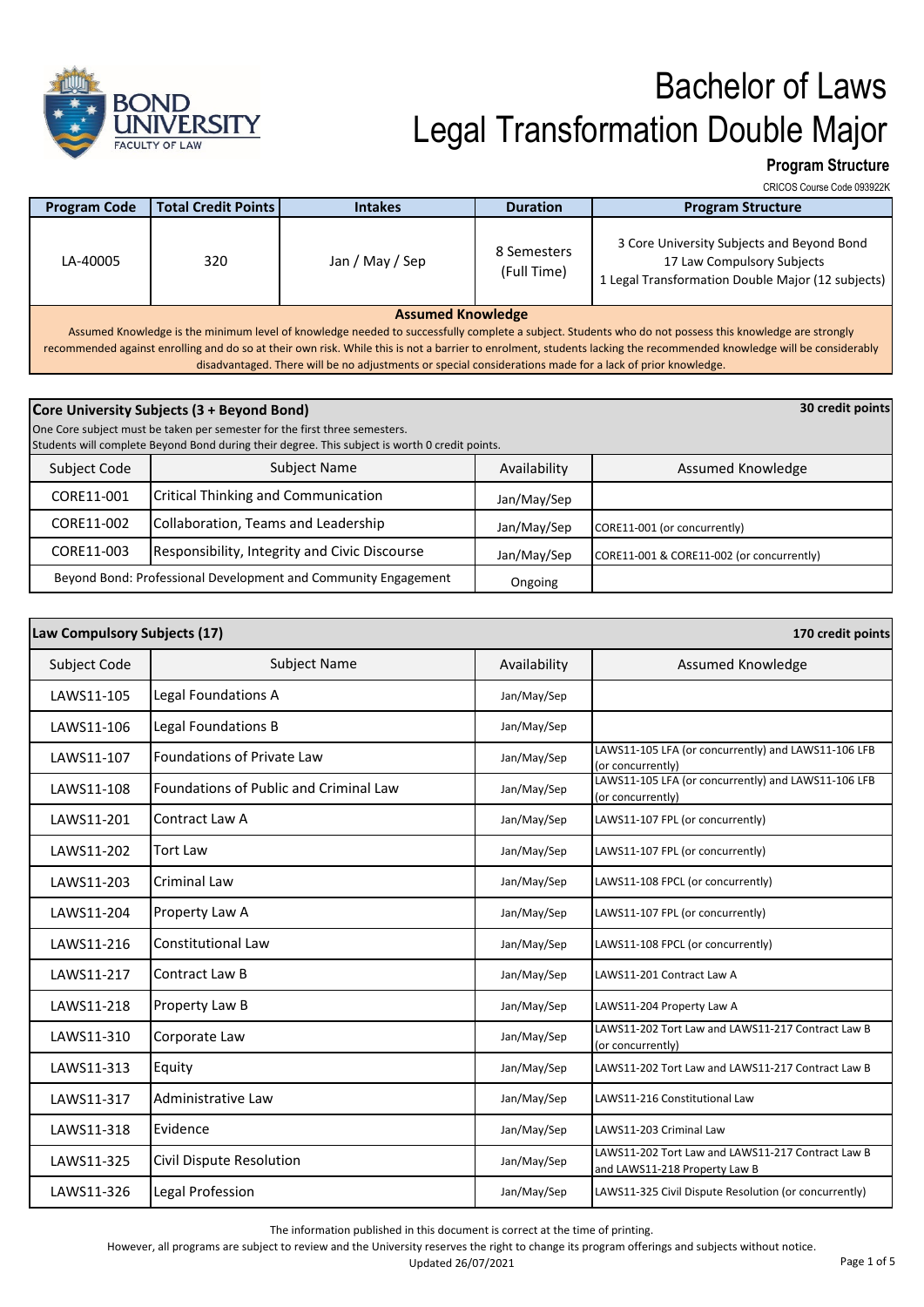

| <b>Legal Transformation Double Major Subjects (12)</b> |                                                                                                             |              | 120 credit points                             |
|--------------------------------------------------------|-------------------------------------------------------------------------------------------------------------|--------------|-----------------------------------------------|
|                                                        | Students must complete the following 5 required Legal Transformation subjects (50 credit points).           |              |                                               |
| Subject Code                                           | <b>Subject Name</b>                                                                                         | Availability | Pre Requisite                                 |
| COLB11-100                                             | Global Citizenship                                                                                          | Jan          |                                               |
| COLB12-100                                             | Immersion 1: Work-Based Experience                                                                          | Sep          |                                               |
| COLB12-110                                             | Trust, Privacy, Law and Ethics in the Digital Age                                                           | May          |                                               |
| COLB12-120                                             | Design: Process, Methods and Mindsets                                                                       | Sep          |                                               |
| COLB13-110                                             | Immersion 2: Work Placement                                                                                 | May          | COLB12-100 Immersion 1: Work-Based Experience |
|                                                        | Students must choose 7 subjects from the following Legal Transformation Law subjects (70 credit points). ** |              |                                               |
| Subject Code                                           | <b>Subject Name</b>                                                                                         | Availability | Assumed Knowledge                             |
| LAWS13-522                                             | Industrial Property Law                                                                                     | Jan          |                                               |
| LAWS13-525                                             | Law and Medicine                                                                                            | Jan          |                                               |
| LAWS13-527                                             | <b>Media and Communications Law</b>                                                                         | Jan          |                                               |
| LAWS13-541                                             | Banking and Finance Law                                                                                     | May          |                                               |
| LAWS13-546                                             | Copyright and Entertainment Law                                                                             | Sep          |                                               |
| LAWS13-547                                             | <b>Electronic Banking Law</b>                                                                               | Jan          |                                               |
| LAWS13-581                                             | Coding, Cybersecurity and Cryptoliteracy for Lawyers                                                        | Sep          |                                               |
| LAWS17-110                                             | The Digital Lawyer                                                                                          | Sep          |                                               |
| LAWS17-556                                             | Information Technology and the Law                                                                          | Sep          |                                               |
| LAWS17-572                                             | Philosophical Foundations of Law                                                                            | May          |                                               |
| LAWS17-573                                             | Start-Up Law                                                                                                | May          | LAWS11-310 Corporate Law (or concurrently)    |
| LAWS17-576                                             | Legal Aspects of Electronic Commerce                                                                        | Jan          |                                               |
| LAWS17-733                                             | Global Intellectual Property Law                                                                            | Jan          |                                               |
| LAWS17-806                                             | <b>Energy Law</b>                                                                                           | Sep          |                                               |

**Bachelor of Laws with Honours**

Please see eligibility requirements for achieving Honours on the Law Honours / Distinction information webpage. (\*\*To be eligible for Honours please seek advice from Student Assist on how you can include LAWS13‐569 Legal Research Project as part of the double major)

However, all programs are subject to review and the University reserves the right to change its program offerings and subjects without notice.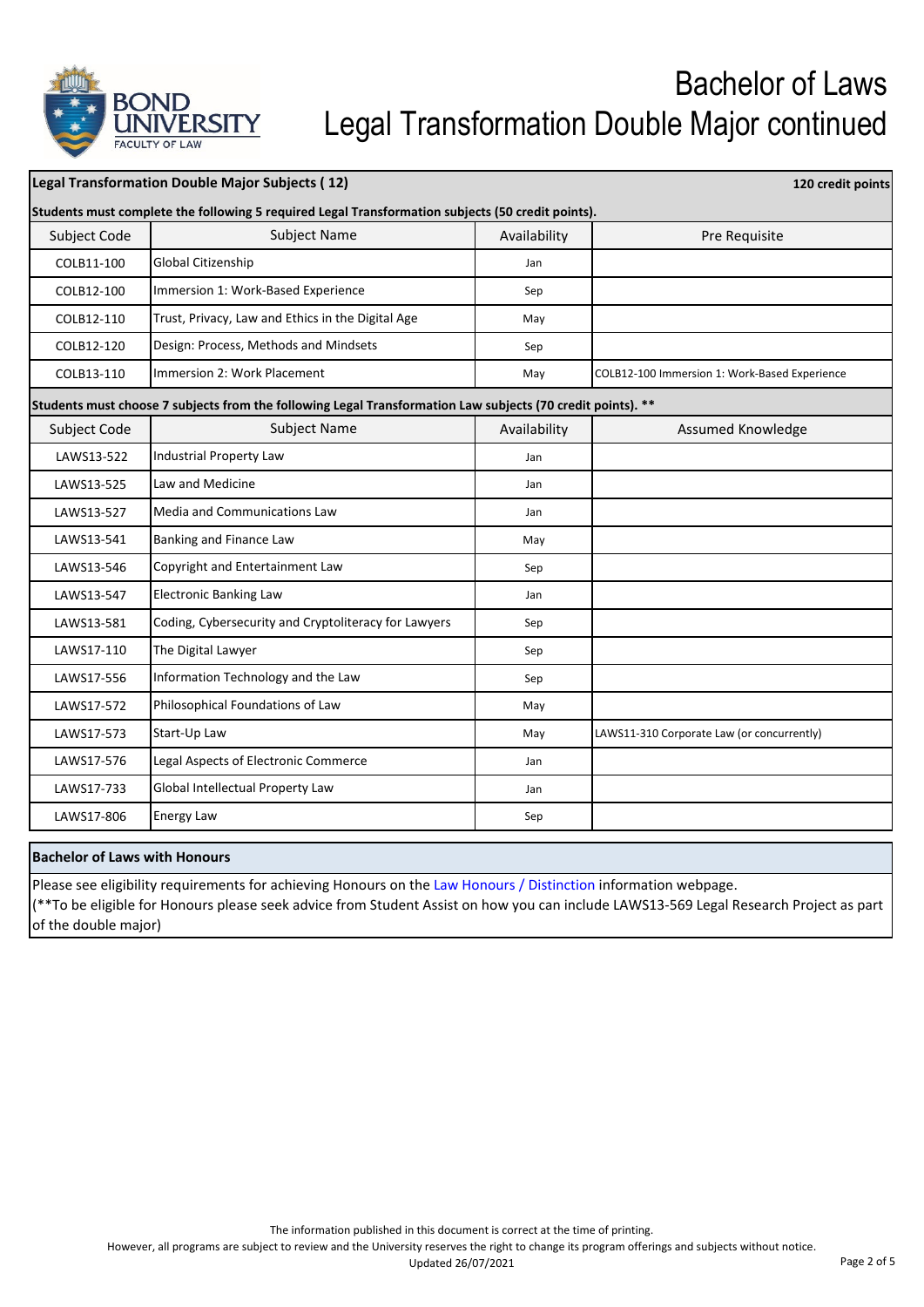

**January Start Program Subject Sequence**

| Semester                | <b>Subject Code</b> | <b>Subject</b>                                    | <b>Notes</b>                                                                                                             |
|-------------------------|---------------------|---------------------------------------------------|--------------------------------------------------------------------------------------------------------------------------|
| 1st Semester<br>January | CORE11-001          | <b>Critical Thinking and Communication</b>        |                                                                                                                          |
|                         | LAWS11-105          | Legal Foundations A                               |                                                                                                                          |
|                         | LAWS11-106          | Legal Foundations B                               |                                                                                                                          |
|                         | COLB11-100          | <b>Global Citizenship</b>                         |                                                                                                                          |
|                         |                     | Beyond Bond*                                      |                                                                                                                          |
|                         | CORE11-002          | Collaboration, Teams and Leadership               |                                                                                                                          |
| 2nd Semester            | LAWS11-107          | Foundations of Private Law                        |                                                                                                                          |
| <b>May</b>              | LAWS11-108          | Foundations of Public and Criminal Law            |                                                                                                                          |
|                         | COLB12-110          | Trust, Privacy, Law and Ethics in the Digital Age |                                                                                                                          |
|                         | CORE11-003          | Responsibility, Integrity and Civic Discourse     |                                                                                                                          |
| <b>3rd Semester</b>     | LAWS11-201          | Contract Law A                                    |                                                                                                                          |
| September               | LAWS11-202          | <b>Tort Law</b>                                   |                                                                                                                          |
|                         | COLB12-120          | Design: Process, Methods and Mindsets             |                                                                                                                          |
|                         | LAWS11-203          | Criminal Law                                      |                                                                                                                          |
| 4th Semester            | LAWS11-204          | Property Law A                                    |                                                                                                                          |
| January                 |                     | <b>Transformation Law Elective</b>                |                                                                                                                          |
|                         |                     | <b>Transformation Law Elective</b>                |                                                                                                                          |
|                         | LAWS11-216          | Constitutional Law                                |                                                                                                                          |
| <b>5th Semester</b>     | LAWS11-217          | Contract Law B                                    |                                                                                                                          |
| <b>May</b>              | LAWS11-218          | Property Law B                                    |                                                                                                                          |
|                         |                     | <b>Transformation Law Elective</b>                |                                                                                                                          |
|                         | LAWS11-310          | Corporate Law                                     |                                                                                                                          |
| <b>6th Semester</b>     | LAWS11-313          | Equity                                            |                                                                                                                          |
| September               | COLB12-100          | Immersion 1: Work-Based Experience                |                                                                                                                          |
|                         |                     | <b>Transformation Law Elective</b>                |                                                                                                                          |
|                         | LAWS11-317          | Administrative Law                                |                                                                                                                          |
| 7th Semester            | LAWS11-318          | Evidence                                          |                                                                                                                          |
| January                 |                     | <b>Transformation Law Elective</b>                | *option to take LAWS13-569 Legal Research Project as an<br>alternative elective for the last or 2nd last semester of the |
|                         |                     | <b>Transformation Law Elective</b>                | degree.                                                                                                                  |
| <b>8th Semester</b>     | LAWS11-325          | Civil Dispute Resolution                          |                                                                                                                          |
|                         | LAWS11-326          | Legal Profession                                  |                                                                                                                          |
| May                     | COLB13-110          | <b>Immersion 2: Work Placement</b>                |                                                                                                                          |
|                         |                     | <b>Transformation Law Elective</b>                |                                                                                                                          |

\*Students will complete Beyond Bond during their degree. This subject is worth 0 credit points.

**Notes**

The information published in this document is correct at the time of printing.

However, all programs are subject to review and the University reserves the right to change its program offerings and subjects without notice.

Updated 26/07/2021 **Page 3 of 5**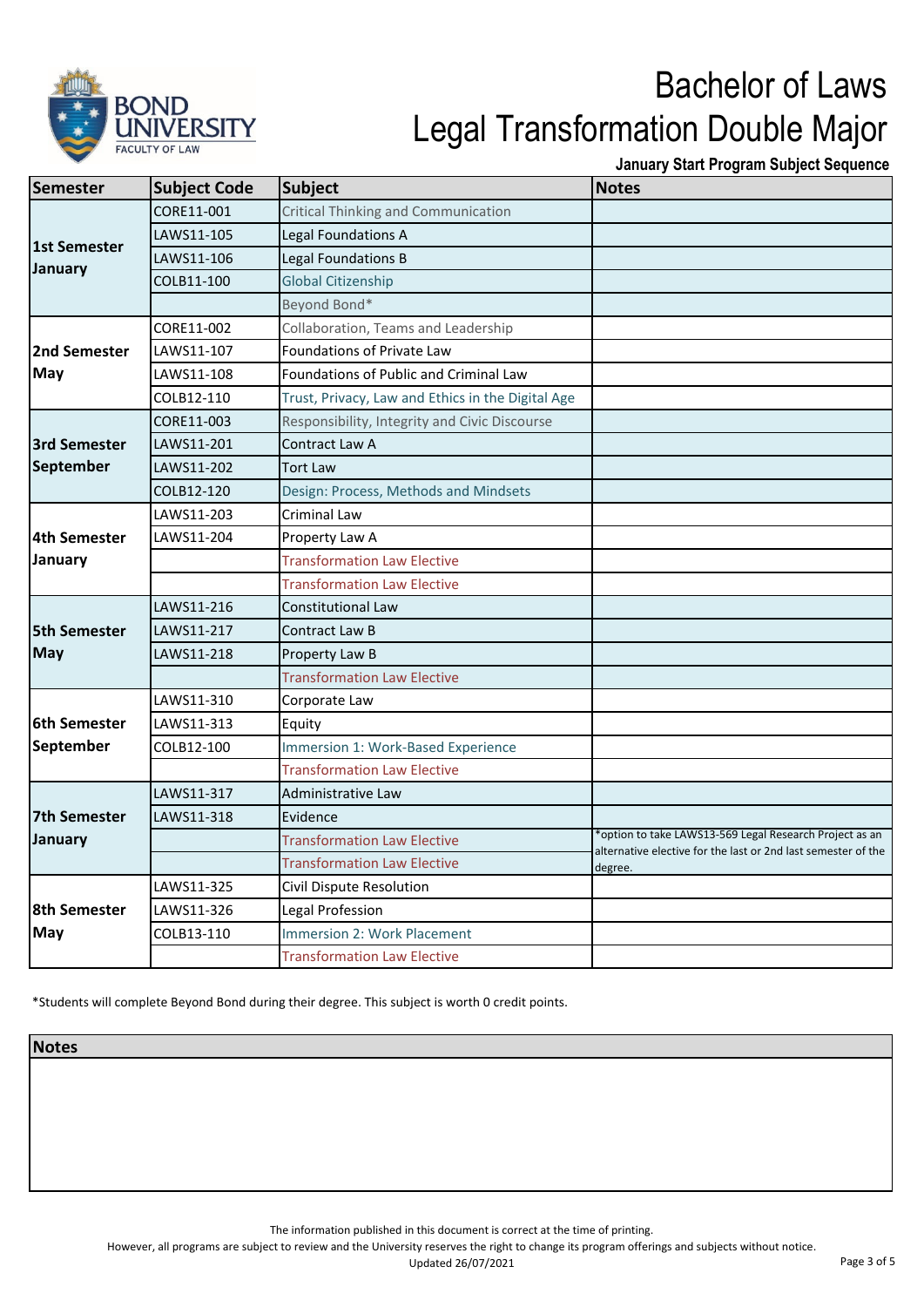

**May Start Program Subject Sequence**

| <b>Semester</b>            | <b>Subject Code</b> | <b>Subject</b>                                    | <b>Notes</b>                                                             |
|----------------------------|---------------------|---------------------------------------------------|--------------------------------------------------------------------------|
| 1st Semester<br><b>May</b> | CORE11-001          | Critical Thinking and Communication               |                                                                          |
|                            | LAWS11-105          | Legal Foundations A                               |                                                                          |
|                            | LAWS11-106          | Legal Foundations B                               |                                                                          |
|                            | COLB12-110          | Trust, Privacy, Law and Ethics in the Digital Age |                                                                          |
|                            |                     | Beyond Bond*                                      |                                                                          |
|                            | CORE11-002          | Collaboration, Teams and Leadership               |                                                                          |
| 2nd Semester               | LAWS11-107          | Foundations of Private Law                        |                                                                          |
| September                  | LAWS11-108          | Foundations of Public and Criminal Law            |                                                                          |
|                            | COLB12-120          | Design: Process, Methods and Mindsets             |                                                                          |
|                            | CORE11-003          | Responsibility, Integrity and Civic Discourse     |                                                                          |
| <b>3rd Semester</b>        | LAWS11-201          | Contract Law A                                    |                                                                          |
| January                    | LAWS11-202          | <b>Tort Law</b>                                   |                                                                          |
|                            | COLB11-100          | <b>Global Citizenship</b>                         |                                                                          |
|                            | LAWS11-203          | Criminal Law                                      |                                                                          |
| <b>4th Semester</b>        | LAWS11-204          | Property Law A                                    |                                                                          |
| <b>May</b>                 |                     | <b>Transformation Law Elective</b>                |                                                                          |
|                            |                     | <b>Transformation Law Elective</b>                |                                                                          |
|                            | LAWS11-216          | <b>Constitutional Law</b>                         |                                                                          |
| <b>5th Semester</b>        | LAWS11-217          | <b>Contract Law B</b>                             |                                                                          |
| September                  | LAWS11-218          | Property Law B                                    |                                                                          |
|                            | COLB12-100          | Immersion 1: Work-Based Experience                |                                                                          |
|                            | LAWS11-310          | Corporate Law                                     |                                                                          |
| <b>6th Semester</b>        |                     | <b>Transformation Law Elective</b>                |                                                                          |
| January                    |                     | <b>Transformation Law Elective</b>                |                                                                          |
|                            |                     | <b>Transformation Law Elective</b>                |                                                                          |
|                            | LAWS11-313          | Equiry                                            |                                                                          |
| 7th Semester               | LAWS11-317          | <b>Administrative Law</b>                         |                                                                          |
| <b>May</b>                 | COLB13-110          | <b>Immersion 2: Work Placement</b>                | *option to take LAWS13-569 Legal Research Project as an                  |
|                            |                     | <b>Transformation Law Elective</b>                | alternative elective for the last or 2nd last semester of the<br>degree. |
|                            | LAWS11-318          | Evidence                                          |                                                                          |
| <b>8th Semester</b>        | LAWS11-325          | Civil Dispute Resolution                          |                                                                          |
| September                  | LAWS11-326          | Legal Profession                                  |                                                                          |
|                            |                     | <b>Transformation Law Elective</b>                |                                                                          |

\*Students will complete Beyond Bond during their degree. This subject is worth 0 credit points.

**Notes**

The information published in this document is correct at the time of printing.

However, all programs are subject to review and the University reserves the right to change its program offerings and subjects without notice.

Updated 26/07/2021 **Page 4 of 5**